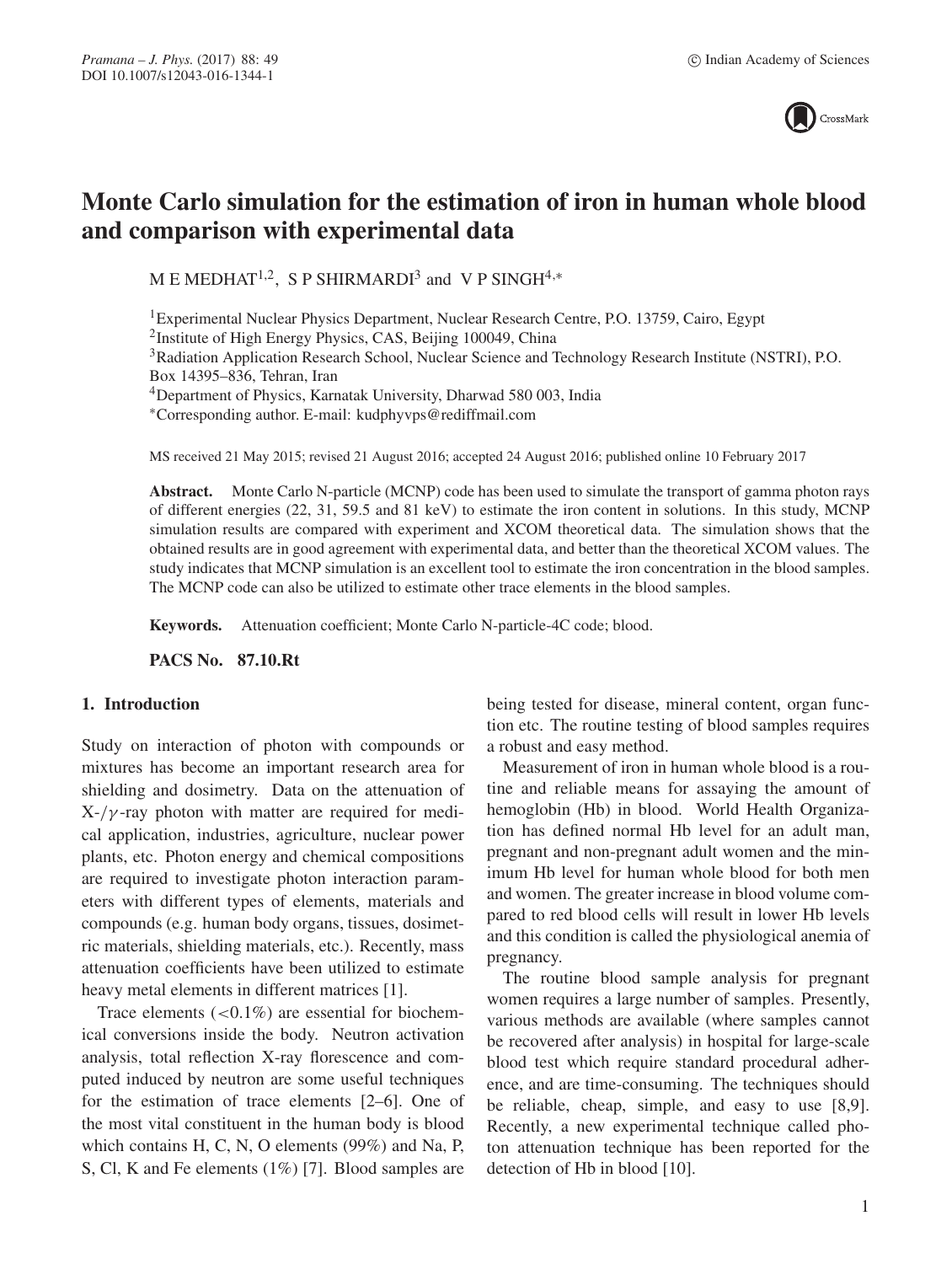Modelling of photon transport through human whole blood in a computer environment provides greater flexibility for multiple experimental measurements for different photon energies without radiological safety concern. An elemental analysis on gold, bronze and water matrix has been reported recently using MCNP [1]. Similarly, it is possible to estimate the iron content in blood using MCNP. The main objectives of the present study are to test the validity of MCNP simulations to demonstrate its success in studying radiation interactions in blood samples to estimate iron concentration (Hb level) and also to investigate other trace elements in blood samples.

## **2. Computational methods**

# 2.1 *Monte Carlo simulations*

MCNP is a general-purpose Monte Carlo code for transport of neutrons, photons and electrons. MCNP is a continuous-energy, generalized geometry, timedependent, coupled neutron–photon–electron Monte Carlo transport code system. The program is based on Monte Carlo N Particle transport (MCNP-4C) code developed by Los Alamos National Laboratory. The MCNP-4C uses physics models for particle interactions and nuclear cross-section libraries. The user can apply up to second-order surfaces (boxes, ellipsoids, cones, etc.) and fourth-order torii to build a 3D geometry which can be filled with materials of arbitrary composition and density. Point, surface or volume sources of radiation can be defined, from which the mentioned particles are emitted with user specified probability distributions for energy and direction. The code then simulates the particle tracks and interactions in the materials, according to probability density distribution [11].

The simulated geometry consisted of a cubic model of  $10 \times 10 \times 1$  cm<sup>3</sup> dimension. The environment was filled with air. Finally, the cubic model was centred in an air sphere for variance reduction. Anything outside the air cube was considered void into which MCNP did not allow particle transport. Tally F2 was used to obtain MCNP-4C simulation data. This tally calculates flux in the cube sides for every source. The MCNP source was modelled as a directional plane source in vacuum. This source was located 10 cm away from the entry plane of the mentioned cube. The initial direction of gamma source was parallel to the beam axis. Simulations were performed with 100000 histories. All simulation data obtained by MCNP code are found with less than 2% error.

## 2.2 *XCOM program*

The mass attenuation coefficient,  $\mu/\rho$ , for compounds or composites are calculated by using mixture rule

$$
(\mu/\rho)_{\text{blood}} = \sum_{i}^{n} w_i (\mu/\rho)_i,
$$

where  $w_i$  is the proportion by weight and  $(\mu/\rho)_i$  is the mass attenuation coefficient of the ith element by using XCOM [12]. The  $(\mu/\rho)_{\text{blood}}$  values were used for the detection of Hb level in the human whole blood samples.

The uncertainties in  $\mu/\rho$  values are about 1% for low-Z  $(1 < Z < 8)$  in Compton region (30 keV to 100 MeV). Below 30 keV energy, the uncertainties are 5–10% because of correction to experiments for high-*Z* impurities and departure of Compton cross-section from Klein–Nishina theory. Also, above 100 MeV photon energy, uncertainties may be 5–10%. The gamma sources of photon energies above 5 keV are being used in medical, biological, industrial, radioactive source transportation and other shielding applications. Hence, uncertainty in our results may not have any impact for practical applications.

## **3. Results and discussion**

The computation work on the estimation of iron concentration in human whole blood samples was done in five steps: (i) mass attenuation coefficients for iron solutions, (ii) iron content in water, (iii) mass attenuation coefficients for iron containing blood solutions, (iv) iron in blood solution and finally (v) Hb in patient blood samples. The MCNP simulation results were compared with theoretical XCOM and experimental data at 22, 31, 59.5 and 81 keV photon energies.

## 3.1 *Simulation*

First of all, the MCNP simulation was carried out for an iron solution containing 5, 2.5, 1.25 and 0.625  $g/ml$ iron. The MCNP simulation results, XCOM values and experimental data for mass attenuation coefficients for 22, 31, 59.5 and 81 keV photon energies are given in table 1 and a good agreement is observed. Known amount of iron was added in water and then the solution was analysed for the estimation of iron using MCNP, XCOM and experiment at 22, 31, 59.5 and 81 keV photon energies. The results for water are given in table 2, showing a very good agreement for MCNP with XCOM and experimental data.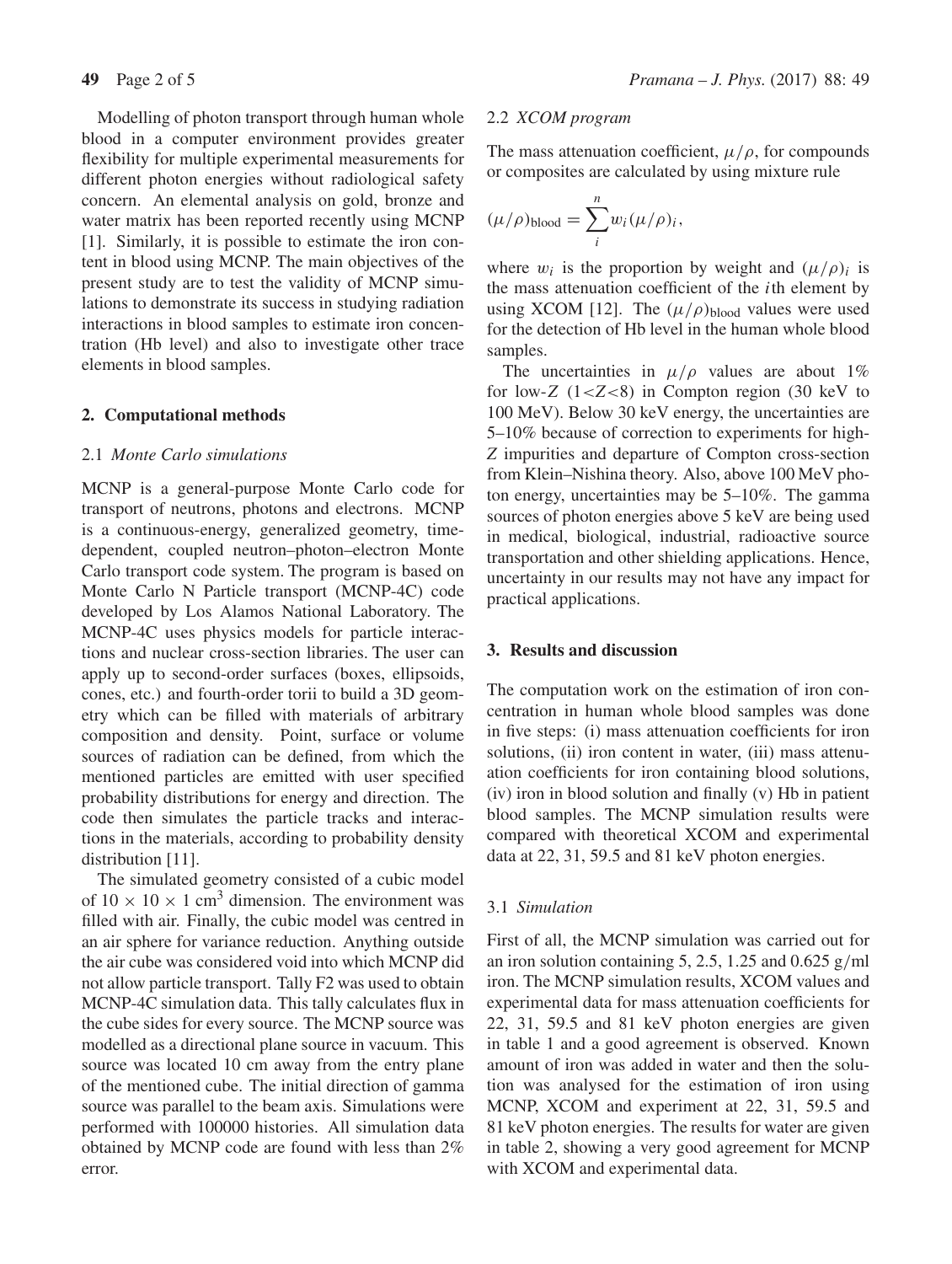**Table 1.** Comparison of experimental and theoretical mass attenuation coefficients (in  $\text{cm}^2/\text{g}$ ) for iron solution at low photon energies.

|                | Mass attenuation coefficients $\left(\text{cm}^2/\text{g}\right)$ |           |       |                  |           |       |          |                |       |          |           |       |
|----------------|-------------------------------------------------------------------|-----------|-------|------------------|-----------|-------|----------|----------------|-------|----------|-----------|-------|
|                | $22 \text{ keV}$                                                  |           |       | $31 \text{ keV}$ |           |       | 59.5 keV |                |       | 81.0 keV |           |       |
| Added $(g/ml)$ |                                                                   | MCNP XCOM | Exp.  |                  | MCNP XCOM |       |          | Exp. MCNP XCOM | Exp.  |          | MCNP XCOM | Exp.  |
| 5              | 0.838                                                             | 0.950     | 0.945 | 0.400            | 0.468     | 0.452 | 0.199    | 0.222          | 0.217 | 0.175    | 0.188     | 0.171 |
| 2.5            | 0.693                                                             | 0.800     | 0.720 | 0.348            | 0.413     | 0.405 | 0.192    | 0.214          | 0.209 | 0.172    | 0.185     | 0.169 |
| 1.25           | 0.619                                                             | 0.729     | 0.718 | 0.320            | 0.385     | 0.382 | 0.189    | 0.210          | 0.189 | 0.171    | 0.184     | 0.165 |
| 0.625          | 0.587                                                             | 0.610     | 0.622 | 0.309            | 0.372     | 0.370 | 0.188    | 0.208          | 0.188 | 0.171    | 0.183     | 0.155 |

**Table 2.** The experimental and calculated values of the detected iron in water.

|                | Iron content in water $(g/ml)$ |                  |      |      |                                              |      |      |                    |      |       |          |                |
|----------------|--------------------------------|------------------|------|------|----------------------------------------------|------|------|--------------------|------|-------|----------|----------------|
|                |                                | $22 \text{ keV}$ |      |      | $31 \text{ keV}$                             |      |      | $59.5 \text{ keV}$ |      |       | 81.0 keV |                |
| Added $(g/ml)$ | <b>MCNP</b>                    |                  |      |      | XCOM Exp. MCNP XCOM Exp. MCNP XCOM Exp. MCNP |      |      |                    |      |       | XCOM     | Exp.           |
| 5              | 5.00                           | 4.90             | 4.88 | 4.89 | 4.33                                         | 4.27 | 4.89 | 4.80               | 3.36 | 4.70  | 4.58     | N <sub>D</sub> |
| 2.5            | 2.50                           | 2.48             | 2.17 | 2.46 | 2.45                                         | 2.13 | 2.39 | 2.38               | 0.75 | 1.93  | 1.13     | N <sub>D</sub> |
| 1.25           | 1.25                           | 1.23             | 1.18 | 1.19 | 1.20                                         | 1.08 | 1.18 | 1.08               | ND   | 0.90  | 0.59     | N <sub>D</sub> |
| 0.625          | 0.62                           | 0.62             | 0.61 | 0.60 | 0.60                                         | 0.52 | 0.52 | 0.42               | ND   | 0.055 | 0.053    | ND             |



Figure 1. The generated MCNP mass attenuation coefficients of iron solution with different concentrations at low energy range (10–100 keV).

The MCNP mass attenuation coefficients calculated for water after adding 5, 2.5 and 1.25% of iron impurities in low energy range (10–100 keV) are shown in figure 1. The curves indicating low concentration of impurity are at the lower side of the figure while curves indicating high concentration is at the upper side. It is to be noted that the iron content in water was found close to the added amount by MCNP, XCOM and experiment for 22 keV and difference increase with the energy. At 81 keV energy, the iron content could not be detected in the experiment.

The mass attenuation coefficients for blood solutions at 22, 31, 59.5 and 81 keV photon energies for different iron contents are given in table 3. The simulated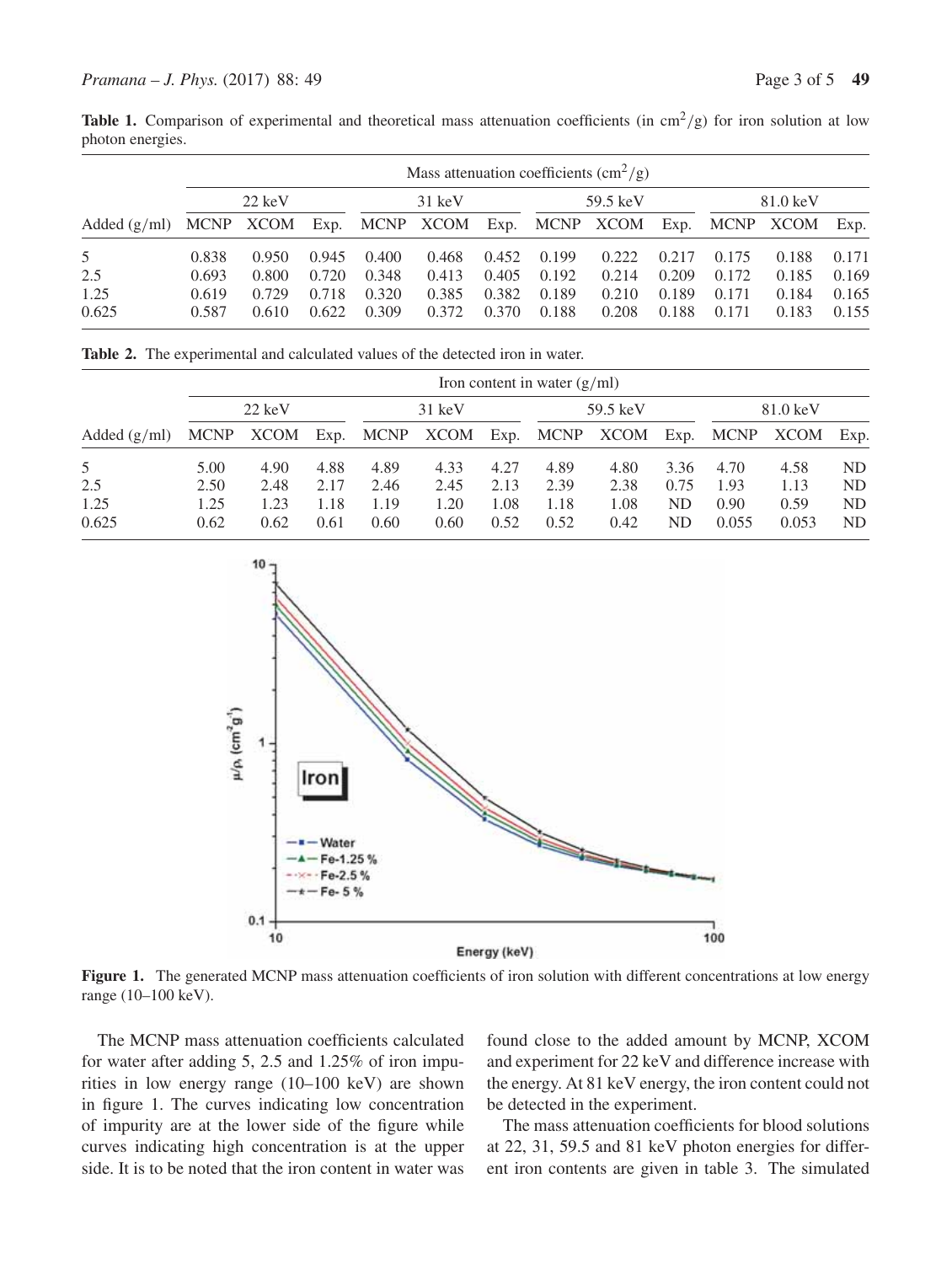| Added $(g/ml)$ | Mass attenuation coefficients $\left(\text{cm}^2/\text{g}\right)$ |           |       |       |                                              |       |       |          |       |       |          |       |  |
|----------------|-------------------------------------------------------------------|-----------|-------|-------|----------------------------------------------|-------|-------|----------|-------|-------|----------|-------|--|
|                | $22 \text{ keV}$                                                  |           |       |       | $31 \text{ keV}$                             |       |       | 59.5 keV |       |       | 81.0 keV |       |  |
|                |                                                                   | MCNP XCOM |       |       | Exp. MCNP XCOM Exp. MCNP XCOM Exp. MCNP XCOM |       |       |          |       |       |          | Exp.  |  |
| 5              | 0.857                                                             | 0.972     | 0.945 | 0.405 | 0.428                                        | 0.415 | 0.200 | 0.222    | 0.210 | 0.174 | 0.189    | 0.180 |  |
| 2.5            | 0.713                                                             | 0.825     | 0.720 | 0.354 | 0.421                                        | 0.399 | 0.193 | 0.214    | 0.198 | 0.172 | 0.186    | 0.179 |  |
| 1.25           | 0.692                                                             | 0.751     | 0.718 | 0.347 | 0.393                                        | 0.360 | 0.192 | 0.210    | 0.197 | 0.172 | 0.184    | 0.178 |  |
| 0.625          | 0.699                                                             | 0.610     | 0.622 | 0.349 | 0.367                                        | 0.355 | 0.192 | 0.207    | 0.195 | 0.172 | 0.183    | 0.177 |  |

**Table 3.** Comparison of experimental and theoretical mass attenuation coefficients (in  $\text{cm}^2/\text{g}$ ) for blood solution at low photon energies.



**Figure 2.** The generated MCNP mass attenuation coefficients of blood solution with different iron concentrations at low energy range (10–100 keV).

|  | <b>Table 4.</b> The experimental and calculated values of the detected iron in blood solution. |  |  |  |  |  |
|--|------------------------------------------------------------------------------------------------|--|--|--|--|--|
|--|------------------------------------------------------------------------------------------------|--|--|--|--|--|

| Added $(g/ml)$ |                  | Iron content in blood solution $(g/ml)$ |      |                  |                          |      |                |      |       |          |      |           |
|----------------|------------------|-----------------------------------------|------|------------------|--------------------------|------|----------------|------|-------|----------|------|-----------|
|                | $22 \text{ keV}$ |                                         |      | $31 \text{ keV}$ |                          |      | 59.5 keV       |      |       | 81.0 keV |      |           |
|                |                  |                                         |      |                  | MCNP XCOM Exp. MCNP XCOM |      | Exp. MCNP XCOM |      | Exp.  | MCNP     | XCOM | Exp.      |
| 5              | 5.00             | 4.90                                    | 4.88 | 5.00             | 5.04                     | 4.91 | 4.88           | 4.67 | 4.36  | 4.50     | 4.48 | ND.       |
| 2.5            | 2.50             | 2.48                                    | 2.17 | 2.49             | 2.53                     | 2.49 | 2.39           | 2.36 | 1.751 | 1.69     | 1.67 | <b>ND</b> |
| 1.25           | 1.25             | 1.23                                    | 1.18 | 1.22             | 1.23                     | 1.19 | 1.15           | 1.12 | N.D   | 1.17     | 1.12 | <b>ND</b> |
| 0.625          | 0.62             | 0.62                                    | 0.61 | 0.60             | 0.60                     | 0.6  | 0.61           | 0.61 | N.D   | 0.58     | 0.50 | ND        |

MCNP mass attenuation coefficients for blood solution after adding 5, 2.5 and 1.25% of iron impurities in low energy range are shown in figure 2.

XCOM and experiment for the same energies (22, 31, 59.5 and 81 keV), and a good agreement was noted between theoretical and experimental values (see table 4).

A very good agreement of MCNP with XCOM and experimental data was observed for mass attenuation coefficients for blood solutions (see table 3). The iron content in the blood samples was estimated by MCNP,

## 3.2 *Comparison with experiment*

The mentioned simulation method was applied for different human whole blood samples [9] containing